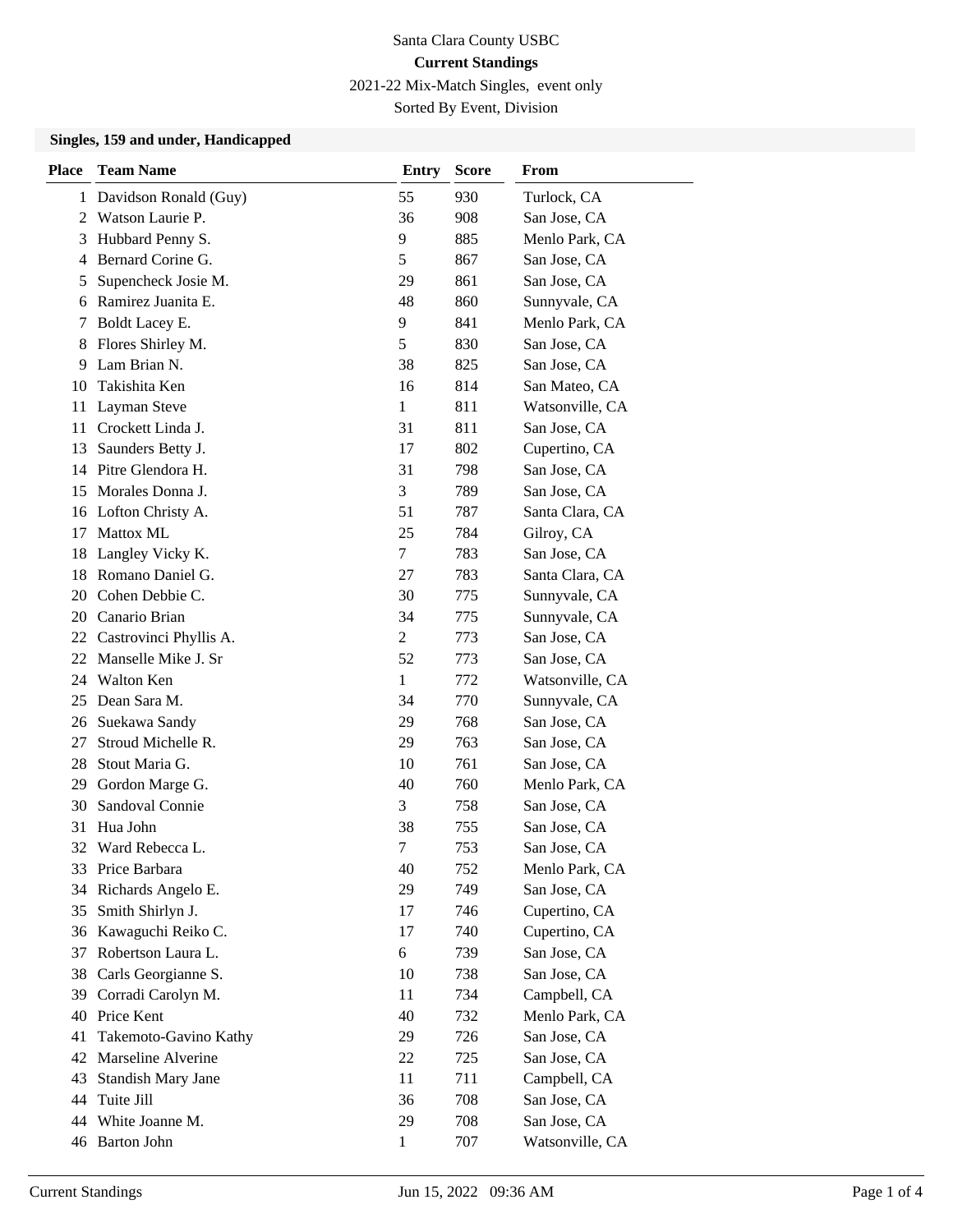2021-22 Mix-Match Singles, event only

Sorted By Event, Division

### **Singles, 159 and under, Handicapped**

| Place | Team Name                   | Entry | <b>Score</b> | From            |
|-------|-----------------------------|-------|--------------|-----------------|
| 47    | Gordon Jeff G.              | 45    | 706          | Santa Clara, CA |
|       | 48 Inouye Vicki             | 35    | 702          | Morgan Hill, CA |
|       | 49 Marseline Louise         | 22    | 697          | San Jose, CA    |
|       | 50 Karpel Vivian T.         | 11    | 693          | Campbell, CA    |
|       | 50 Koslowski Lois E.        | 11    | 693          | Campbell, CA    |
|       | 50 Ellis Fran T.            | 33    | 693          | Sunnyvale, CA   |
|       | 53 Weaver Carl E.           | 22    | 672          | San Jose, CA    |
|       | 54 Stewart Mutsuko (Mitzie) | 29    | 618          | San Jose, CA    |
|       | 55 Clark Angela             | 27    | 596          | Santa Clara, CA |

The lowest score to cash is 825.

### **Singles, 160 - 189, Handicapped**

| <b>Place</b> | <b>Team Name</b>          | <b>Entry</b>   | <b>Score</b> | From              |
|--------------|---------------------------|----------------|--------------|-------------------|
| 1            | Felarca Anthony T.        | 56             | 957          | Fremont, CA       |
| 2            | Burchfield Steve J.       | 36             | 883          | San Jose, CA      |
| 3            | Fodor Mark                | 49             | 876          | Los Gatos, CA     |
| 4            | Greenfield Ginger M.      | 33             | 862          | Sunnyvale, CA     |
| 5            | Ho Rich                   | 19             | 845          | San Francisco, CA |
| 6            | Park Carmen F.            | $\overline{2}$ | 841          | San Jose, CA      |
| 6            | Percini Alex B.           | 60             | 841          | Morgan Hill, CA   |
| 8            | Lee Jacky                 | 43             | 832          | Saratoga, CA      |
| 9            | Nelson Tanya D.           | 18             | 829          | San Jose, CA      |
| 10           | Felarca Andres "Andy" N.  | 56             | 828          | Fremont, CA       |
| 11           | Mai Tyler                 | 50             | 827          | CUPERTINO, CA     |
| 12           | Vitales Aaron J.          | 41             | 825          | Los Banos, CA     |
| 13           | <b>Scott Ronald</b>       | 57             | 824          | Mountain View, CA |
| 13           | Clewis Lawrence (Joey) J. | 58             | 824          | San Martin, CA    |
| 15           | Kline John J.             | 40             | 820          | Menlo Park, CA    |
| 16           | Harada Peter T.           | 18             | 817          | San Jose, CA      |
| 17           | Harris James (Randy) R.   | 12             | 811          | San Jose, CA      |
| 18           | Gordon Brenda L.          | 45             | 809          | Santa Clara, CA   |
| 19           | <b>Bernard Hayley</b>     | $\overline{4}$ | 806          | Morgan Hill, CA   |
| 20           | Seguritan Arnaldo S.      | 47             | 805          | San Jose, CA      |
| 21           | Bae Young B.              | 23             | 804          | Spreckels, CA     |
| 22           | Martinez James J.         | 41             | 803          | Los Banos, CA     |
| 23           | Daleth Jonathan A.        | 55             | 802          | Turlock, CA       |
|              | 24 Buchanan Hide          | $8\,$          | 794          | San Jose, CA      |
| 24           | Thomas Carl R.            | 9              | 794          | Menlo Park, CA    |
| 24           | Suekawa Jay T.            | 29             | 794          | San Jose, CA      |
| 27           | Buchanan Gary R.          | $8\,$          | 793          | San Jose, CA      |
| 28           | <b>Bucceri</b> Ron        | 6              | 792          | San Jose, CA      |
| 28           | Ichikawa Eric             | 53             | 792          | San Jose, CA      |
| 30           | Mendes Jake               | 24             | 788          | Los Banos, CA     |
| 31           | Miller Kenneth E.         | 44             | 787          | San Jose, CA      |
| 32           | Palomino Jesse            | 7              | 785          | San Jose, CA      |
|              | 33 Ketterling Cameron D.  | $\overline{4}$ | 784          | Morgan Hill, CA   |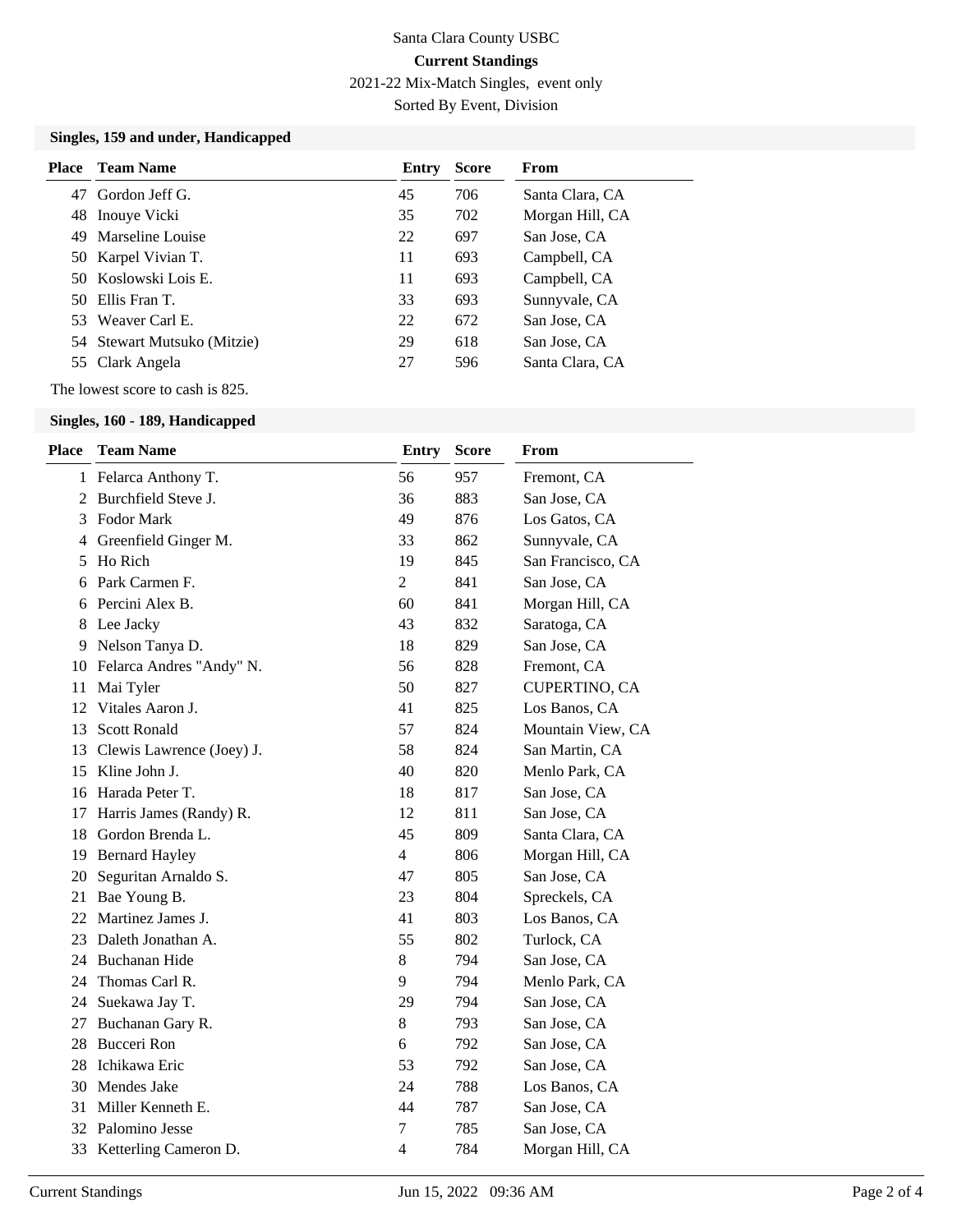2021-22 Mix-Match Singles, event only

Sorted By Event, Division

## **Singles, 160 - 189, Handicapped**

| <b>Place</b> | <b>Team Name</b>      | <b>Entry</b> | <b>Score</b> | From              |
|--------------|-----------------------|--------------|--------------|-------------------|
| 34           | Toy Anna              | 19           | 783          | San Francisco, CA |
| 35           | Ortega Loraine S.     | 29           | 782          | San Jose, CA      |
| 36           | <b>Vitales James</b>  | 41           | 781          | Los Banos, CA     |
| 37           | Barnes Archie L.      | 18           | 778          | San Jose, CA      |
| 38           | Berumen Jamie         | 39           | 777          | Campbell, CA      |
| 38           | Raia Michael A.       | 54           | 777          | San Jose, CA      |
| 40           | Pierce Phyllis        | 31           | 772          | San Jose, CA      |
| 41           | Mills Bart R.         | 31           | 771          | San Jose, CA      |
| 42           | Adlawan Arlene G.     | 29           | 768          | San Jose, CA      |
| 43           | Blickenstaff Audra M. | 14           | 767          | Santa Clara, CA   |
| 44           | Vitales Elizabeth A.  | 41           | 764          | Los Banos, CA     |
| 45           | Gwinner John A.       | 22           | 763          | San Jose, CA      |
| 45           | Luiz George F.        | 34           | 763          | Sunnyvale, CA     |
| 47           | Dee Galvin A.         | 56           | 756          | Fremont, CA       |
| 48           | Sammons Macon D.      | 24           | 755          | Los Banos, CA     |
| 49           | Brazzillo John A.     | 24           | 754          | Los Banos, CA     |
| 50           | Agriesti Mike P.      | 54           | 752          | San Jose, CA      |
| 51           | Weiler Whitney        | 39           | 747          | Campbell, CA      |
| 52           | Margarito Javier K.   | 42           | 743          | Gilroy, CA        |
| 53           | Brown Tom R.          | 9            | 740          | Menlo Park, CA    |
| 54           | Tatarinov Andrei      | 42           | 730          | Gilroy, CA        |
| 55           | Souffront Roy J. Jr   | 43           | 727          | Saratoga, CA      |
| 56           | Cohen Mitch E.        | 30           | 726          | Sunnyvale, CA     |
| 57           | Elliott Tom A. Sr     | 18           | 709          | San Jose, CA      |
| 58           | Marks Cliff F.        | 29           | 704          | San Jose, CA      |
| 59           | Tomasello Mike R.     | 24           | 699          | Los Banos, CA     |
| 60           | Tubera Bernard        | 21           | 697          | San Jose, CA      |
| 61           | <b>Trice Travis</b>   | 37           | 655          | Morgan Hill, CA   |

The lowest score to cash is 828.

### **Singles, 190 and over, Handicapped**

| <b>Place</b> | <b>Team Name</b>      | Entry | <b>Score</b> | From            |
|--------------|-----------------------|-------|--------------|-----------------|
|              | 1 Cruz Albert         | 7     | 895          | San Jose, CA    |
|              | 2 Felarca Adrian      | 56    | 878          | Fremont, CA     |
| 3            | Thom Chris A.         | 20    | 848          | San Jose, CA    |
| 4            | Carvalho Anthony      | 24    | 836          | Los Banos, CA   |
| 5.           | Robinson Kevin S.     | 21    | 813          | San Jose, CA    |
|              | 6 Ryan R H            | 29    | 810          | San Jose, CA    |
|              | Inouye Dave R.        | 35    | 794          | Morgan Hill, CA |
| 8            | Gilbert Michael A. Jr | 15    | 792          | Morgan Hill, CA |
| 8            | Stroud Jerry R.       | 29    | 792          | San Jose, CA    |
| 10           | Hill Peter E.         | 15    | 790          | Morgan Hill, CA |
| 11           | Ehrler David R.       | 7     | 786          | San Jose, CA    |
|              | 12 Orosolini Josh P.  | 39    | 785          | Campbell, CA    |
| 13           | Gavino Richard N.     | 29    | 784          | San Jose, CA    |
| 14           | Logan Ed              | 28    | 779          | San Jose, CA    |
|              |                       |       |              |                 |